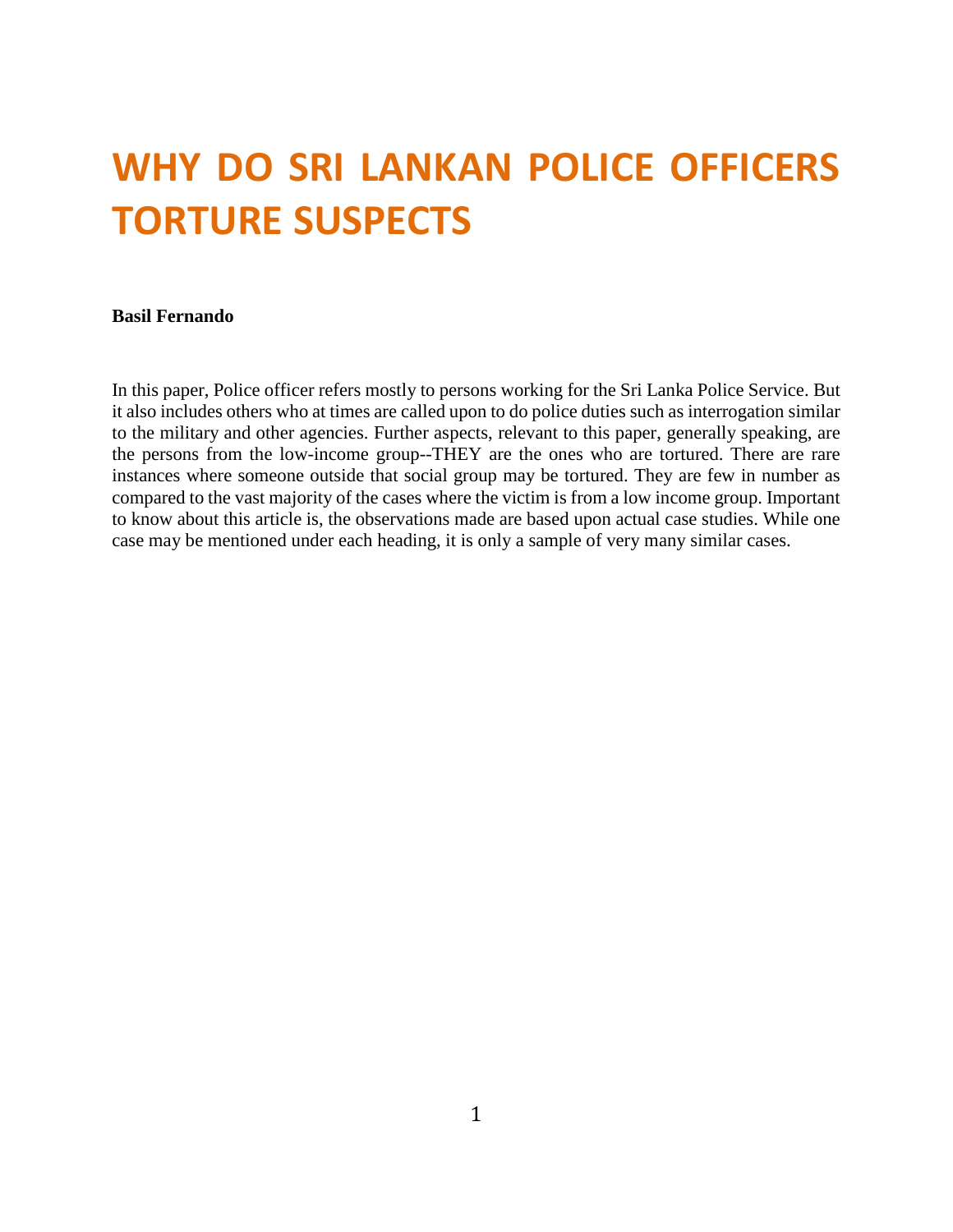## **REASONS FOR TORTURE**

## *1.OBTAINING REWARDS:*

A schoolteacher complains that he has lost 50,000 Rupees, which he thinks was stolen from his home by someone. The teacher suspects one young man who has been working in the vicinity as the culprit. He seeks help of the Police to find the 50,000 Rupees. Police records do not show any complaint recorded from this teacher. Later he is arrested. At the police station he is beaten by the police OIC with another officer. He is requested to give back the 50,000 Rupees. He denies the allegation. However, due to the severe beating he becomes unconscious, is taken to hospital and dies.

Why was he tortured? Was it as part of a criminal investigation? If it is a part of criminal investigation, the very first thing that should have been done was to record the complaint of the teacher in the Complaints Book. In the process of recording the teacher should have been asked about the details. Things such as the position of such money as well as the particulars which lead to an understanding of when and how the loss took place. The complainant teacher should have been asked what reasons he had to suspect a particular boy as the possible culprit in this theft. The Police should have sought out other evidence in support of the suspicions by the teacher. All such steps that should have taken for recording of the statement are based on the Law, as laid down in the Criminal Procedure Court.

However, that procedure is valid only if the OIC or any other Police Officer was sincerely interested in conducting an inquiry into the criminal Law of the country, with a view to collecting evidence to prosecute the offender. This means that the Officer's involvement in the case is basically as a Criminal Investigator. The functions and the methodologies within which the criminal investigation took place have been well laid down both by law and institutional principles that evolved over time within the Policing System.

What appears in this case is that the Police Officer or Officers who arrested the boy did not have the intention to conduct a criminal investigation. They did not have the view to collect evidence which could be placed before a Court leading to a criminal trial against the suspect. This is not the mindset or the intention of the Police who intervened in this case.

They had taken a complaint made by the teacher who we could assume in terms of the local rural area to have some kind of influence. The details on the relationships between the teacher and any of the Police Officers have not been revealed. What is clear is that the Police acted to help the complaining teacher to find the money and that was their sole objective.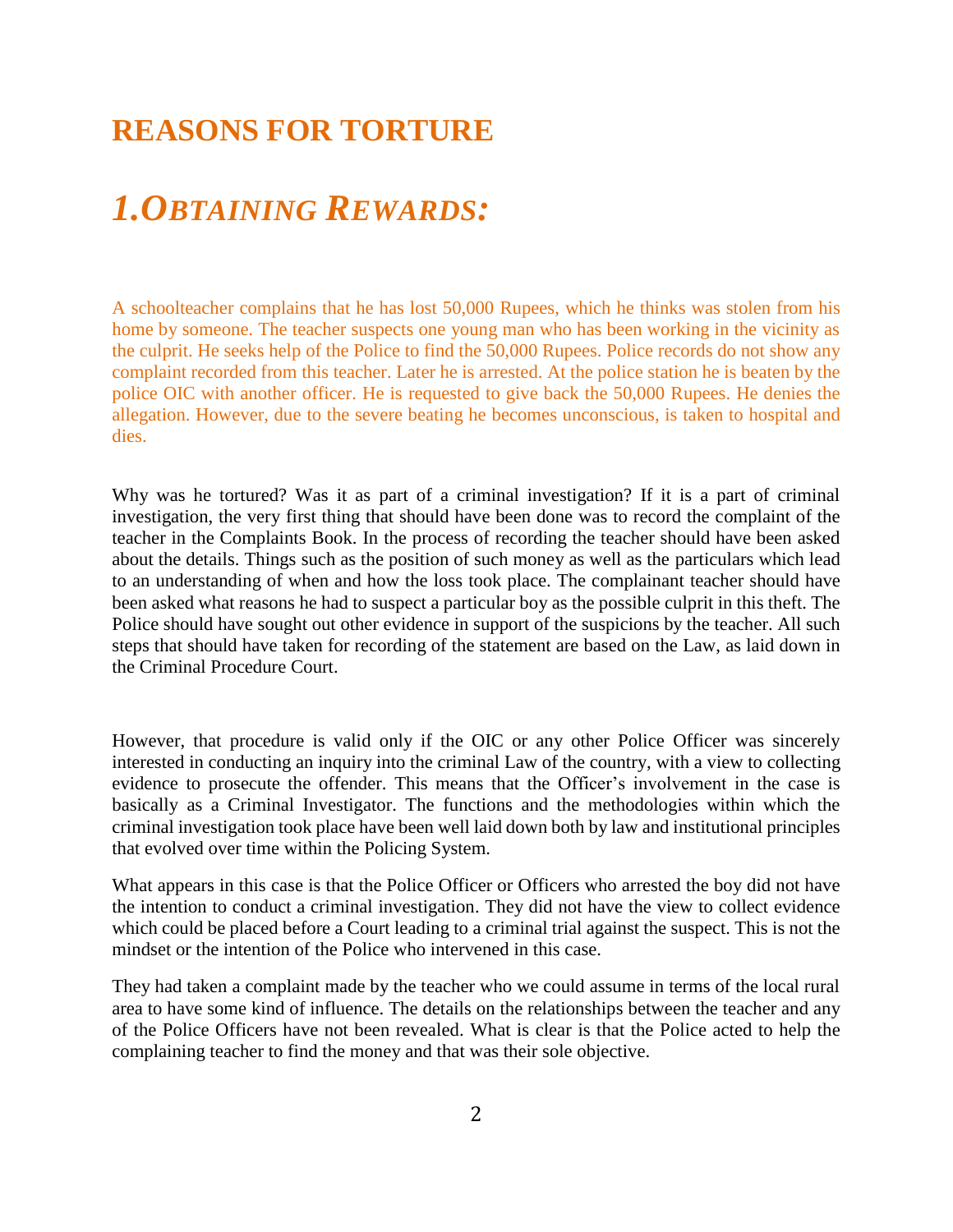Then the question becomes -WHY? Did the Police Officers go out of their way to help the complainant get what he wanted? To that purpose, did Police Officers ignore all that they are officially bound to do as acting investigators? One could postulate yes to these three reasons. Either it is due to personal reasons or they wanted to help the teacher, or they were acting with hope. Hope due to the promise given by the teacher to reward them if they find the money.

When the Officers fail to find any information leading to recovery of the money, they brutally assaulted the boy finally leading to his death. Now this instance cannot be in any way explained as an over enthusiastic Criminal Investigators' act because of his eagerness to solve the crime. This kind of brutal torture, leading to the boy's death would, not be consistent with the activity of a Criminal Investigator. His sole aim is to collect evidence so a successful prosecution could be made. Recovery of the money and handing over of the money to the complainant under the criminal procedure code could only happen through the Courts. The money, if it was found has to be deposited under the Courts' jurisdiction. It would be after the trial that the Court could be satisfied that the money belonged to the complainant. The money was to be handed over to him after the suspect is found guilty.

Such a procedure is cumbersome. In terms of the general practice in Sri Lanka, it would have taken a long time. Therefore, the interest of the complainant would have been to obtain the money as soon as possible. Any interest of pursuit against the subject in a criminal case, would hinder the achievement of his immediate objective. Get the money back as soon as possible!

Here, the Police Officer is transformed from a Criminal Investigator's position to some sort of an assistant. He could provide help for a complainant to acquire what he wants materially but not in terms of justice. The Police function is not exercised in order to enforce justice within the framework of the Law but in a sort of practical way, to resolve a person's problem. It is not within the legal function of a Police Officer to engage in such a work. For example, if the teacher, instead of going to the Police, went to the ordinary criminal who engages in the use of force to settle things, the teacher could have sought such a person's help. And that person, in turn, by threatening, directly assaulting or using some other means, could have forced the suspect to give back the money. Now, the teacher instead of completing this in a criminal mode uses the Police Officers to accomplish the same thing. When Police in their uniforms and the Official Authority act in a worse way then the criminal, they are protected by the Law. Therefore the matter could be brought to an end in this manner.

#### **We are seeing in this process a majority of theft and robbery cases. They are brought against complainants or against persons in low income groups. They fall into this kind of category of crime and this kind of transformation**

This cultural transformation could have happened not entirely due to the bad quality of policing but due to other societal changes. It is necessary to understand what these societal changes are to understand the kind of policing that has developed in Sri Lanka--and the reasons for torture that takes place in police stations. The assumption that the Police Officers engaged in torture in the course of a criminal investigation (in order to find more evidence to be placed before the Courts) is not the basis on which, in most instances, particularly activities done by the Police towards the low income groups, happen to take place.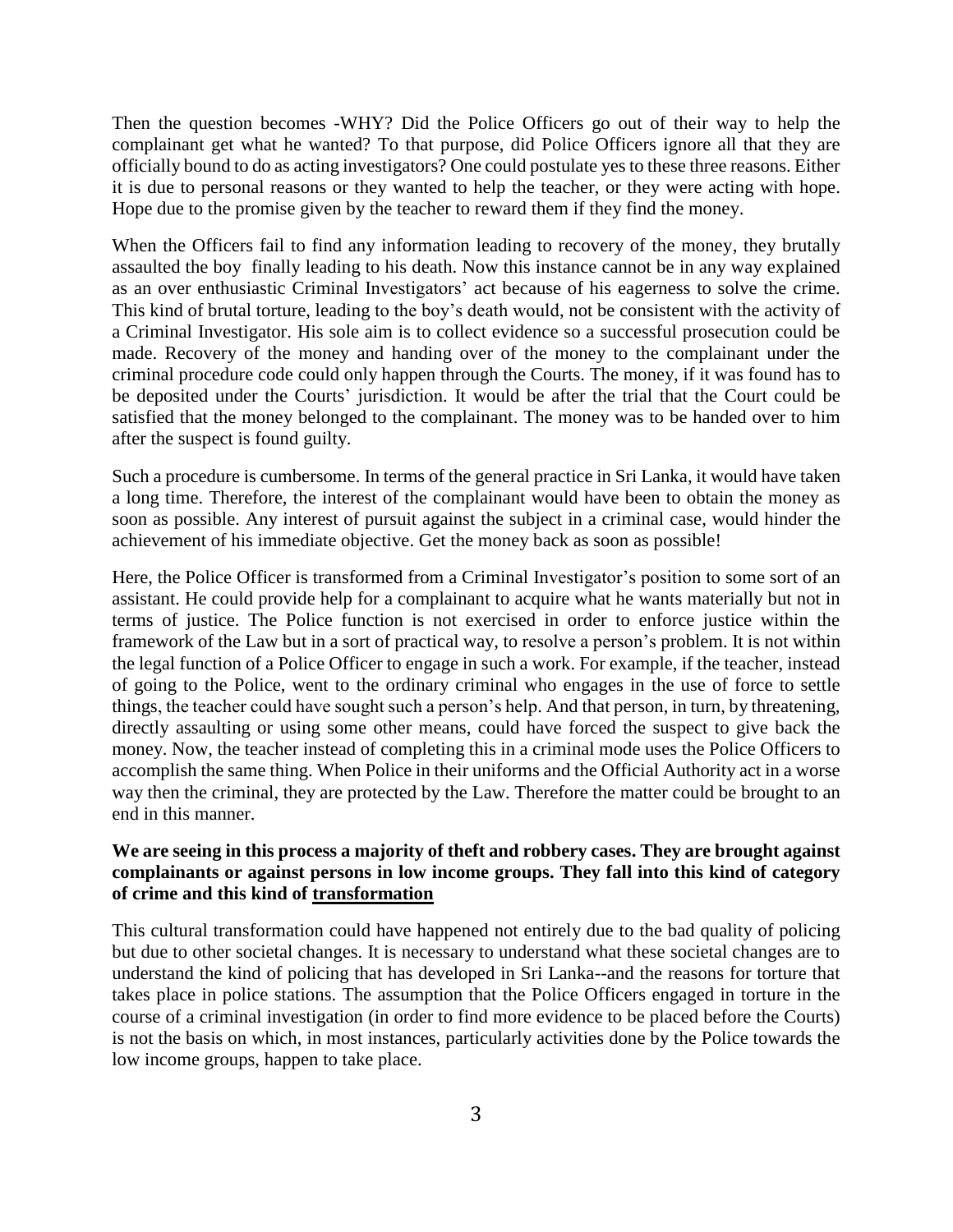#### *2. In Order to Gain Promotions*

A young-man of about 20, or so, is brought by the Police to Magistrate Court just as the Court begins its work for the day. His case is called and the Court clerk begins to read a series of charges. All together there are about 15 cases of theft and robberies. After each charge, the young man pleads guilty. Then, the case was postponed for sentencing for the next day and for a subsequent day and the young man was sent back to the prisoners' cell block within the Courts. While the Court proceedings were going on, suddenly, a huge cry is heard from the prisoners' cells. It was the young-man and he is crying. During the short interval in the Courts, some prisoners called the lawyers who represented them and informed them that the young man was asking for help. A few young lawyers talked to the young man. The young man tells the following story.

He is from a faraway village travelling a long distance by bus coming towards Colombo. At one spot, as is the usual custom, the bus stops for passengers to have a little rest and perhaps to have a cup of tea. As the young man wanted to ease himself, he goes to a place behind a big stone and was voiding when a Police Officer passes by. The police officer is a sergeant in a nearby police station. The Police inquire about where the boy is from. He mentions the name of his far away village. The boy is asked to accompany the policeman to the nearby police station, which he does. He was then detained in the police station. And, kept there for about three weeks. In the beginning, he was tortured to admit to certain crimes that he does not know anything about. Due to the long detention, harassment and promise, he finally agrees to plead guilty to some charges. But he does not know anything about them. The Police gathered together all the unresolved cases remaining at the Police Station. They attribute that this young man is the suspect in all these cases. And, then, he is told that if he pleads guilty, the Magistrate, being a very kind man, will take a soft attitude towards him. Because of his honesty and because he is young he was given mild suspended sentences and allowed to return home. To create an assurance that what they were saying was true, he was given 10 Rupees to go back home after the hearing that day. Believing in all these, the young-man pleaded guilty to all the charges. Notwithstanding that he was a person from a faraway village, knowing nothing about all these thefts and robberies. They took place in this particular area where he had never been. It was only when he goes back to his cell that the experienced prisoners about these matters told him this: he will be in jail for a very long time as he pleaded guilty to some 15 crimes. It was at that point the boy started crying. The lawyers, having all the details, approached the Magistrate. They used the powers available to them, under the Criminal Procedure Code, to request a withdrawal of the plea he has made. The Magistrate postpones the case and asked the lawyers to take up the issues on the next date.

The lawyers draft a letter to the Police Officer who was in charge of these proceedings. He is told that he has filed cases against innocent persons. Unless he withdraws these cases against him (the young-man), they will proceed to take action against him. It was a letter demand assigned by a lawyer. On next day, the senior Police Officer, in charge of making up these cases against the suspect, sends a junior officer to the lawyers concerned. He states that he is willing to withdraw all the cases by the next day. Then, he tells this to the lawyer who was taking the most active part in the case. 'Sir, the Officer-in-Charge (OIC) wants to let you know that you have prevented his imminent promotion.'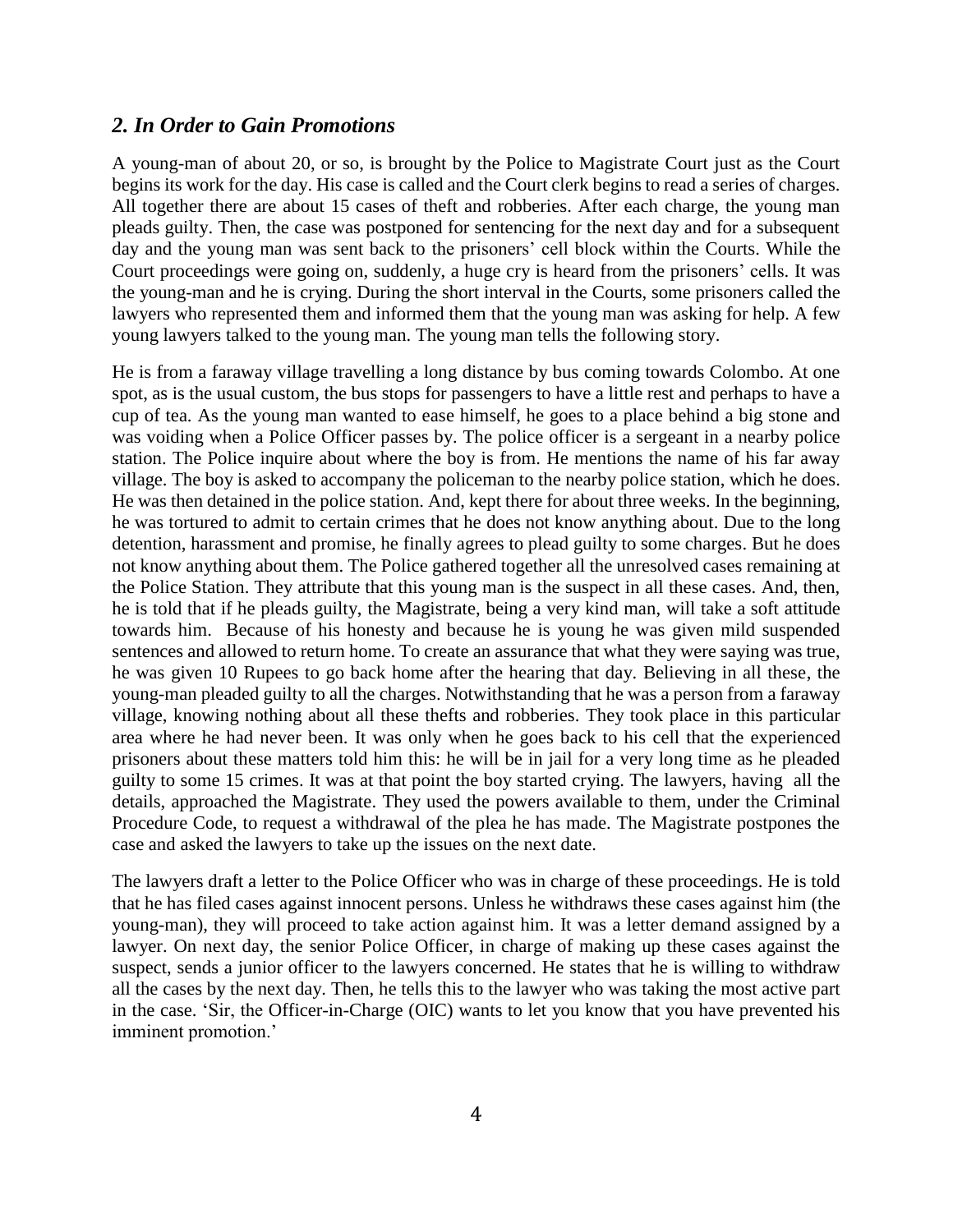This particular story is purely one among many similar cases that surfaces in the Magistrate's Court quite often. When the Police receive complaints of unresolved petty thefts and or even robberies, they usually look for a defenseless, poor, young person to blame. He/she is charged in all the cases, causing promises of a sort, to create confidence that no significant consequences will follow.

#### *3. Sharing Fees with the Lawyers*

In almost all Police Stations in recent decades, there developed a collaboration between the Policemen and some lawyers around the issue of arrest and detention. The Police arrest persons without a proper preliminary inquiry. And, thereafter, they submit the report, charging the person with offences for which bail cannot be easily given. A regular practice has developed. It is sending suspects for two weeks detention in remand prison--even in simple offences where bail could be given immediately. Next, the people look for lawyers. The general opinion is, that it is created for a period, with only some lawyers being able to a secure suspect's bail. Very often the reason for this is that these lawyers have established a close relationship with the Police on the basis of sharing their fees with them. When these lawyers make applications for bail the Police do not object and bail could be obtained. However, if one of those lawyers in a favorable relationship with the Police do not appear, objection is taken against their bail request. Often the Magistrate allows the request, the persons are detained and could be several times. Even the Supreme Court has at times commented that the Magistrates should not refuse bail purely on the request of the Police. The Magistrate should examine all the circumstances and where the bail could be given it should be given. The principle established in Law is to give bail and only in certain circumstances should bail be denied.

This special relationship between some lawyers and some Police Officers affects not only issues of bail but also issues of charges. When such lawyers do not appear at the initial appeal itself, the Police would file serious charges against them. This might be for possession of drugs above a certain quantity or other offences about which the Magistrate cannot offer bail. When that happens, a person has to wait until the proceedings are taken up in the High Court, the matters are examined and finally a bail order may be made. The process of disentangling oneself from such charges is extremely difficult. This, itself, encourages the family when they know that one of their family members has been arrested very often for no reason. Use the approach to intervene quite early with lawyers to ensure that the suspects are not charged with non-bail able offences. Furthermore, even when people are charged with serious offences initially, the Police may later alter such reports. Often the excuse is this. After inquiry they found that their initial findings are not accurate and reduce the charges to enable the Magistrate to get bail. Again, these kind of charges occur purely on the basis of relationship. The connection between the Police and the lawyers concerned with the sharing of monies earned from such clients.

This practice affects those lawyers who do not engage in such practices. The word is spread that lawyers, who object for various reasons, reports filed by the Police--get into trouble. On legitimate grounds, when lawyers appear for their clients, carrying out their obligations in a faithful manner, they are treated as hostile people by the Police. The way such lawyers are treated creates a kind of chatter around the Courthouses. Various messengers engaged in touting, spread the message of risks the clients face. Risks, by using the services of lawyers who try to honestly defend their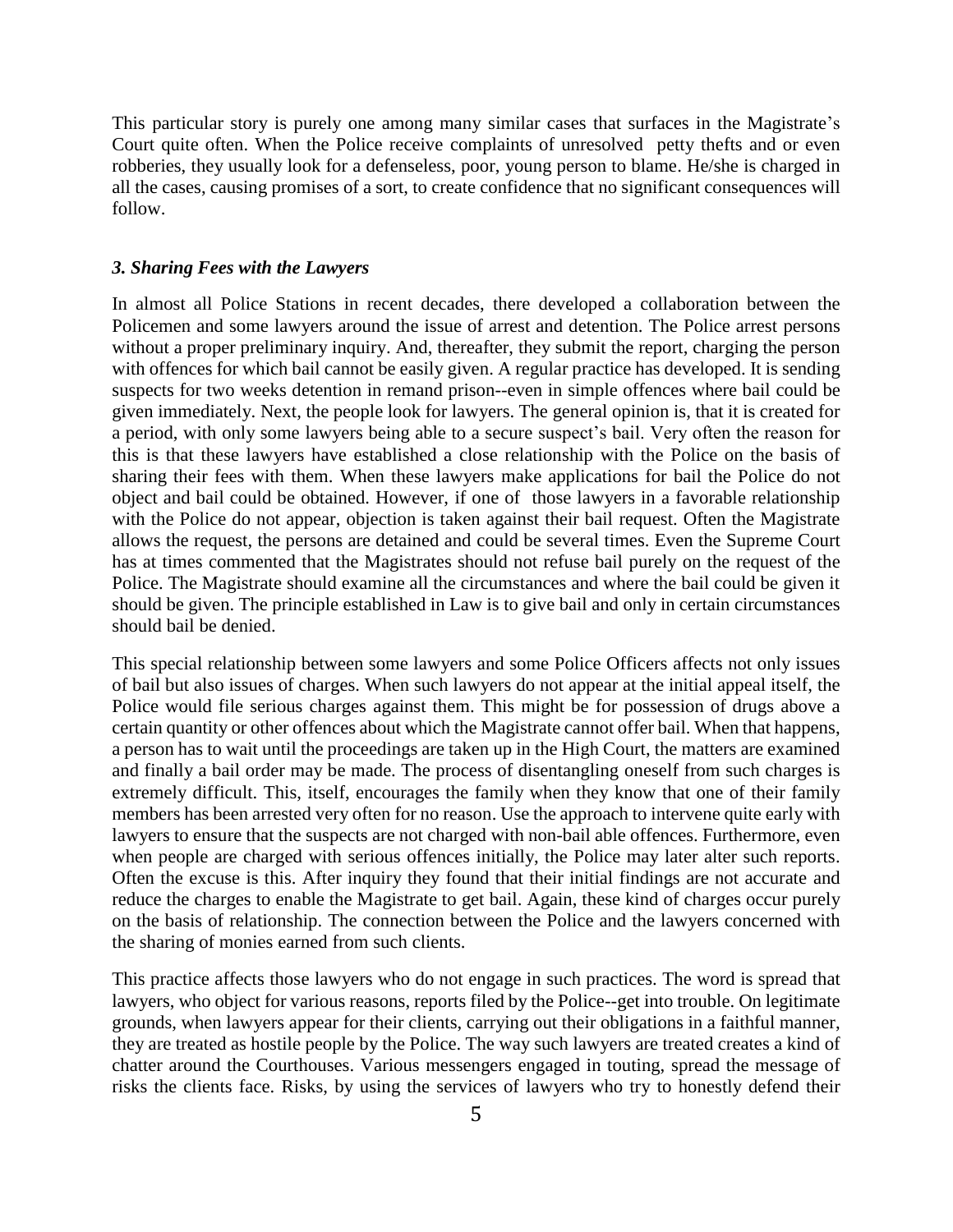clients. This creates an environment within the Magistrate Courts. Fair play, on the basis of carrying out professional duties, get discouraged. Many lawyers who would like to play their role in a more honest and efficient manner get disheartened. They pursue their activities in a manner which they would otherwise not do.

At times, in some Magistrate's Courts, Magistrates themselves contribute to this atmosphere. They put various restrictions on lawyers who would not adjust easily. Practices, such as pleading guilty for offences, purely for the sake of complying with the kind of expectation that gets built up in such restrictive environments.

All these practices have an overall impact of discouraging a fair fight for the protection of rights of all the suspects, particularly suspects from low income groups. These groups are expected to be more submissive towards Police pressure even when they have not committed any crime.

#### *4. Torture for Obtaining Ransom*

Two sons of a relatively well-off family from a remote area are arrested by the Police. It is alleged that that they have stolen two buffalos. Both of them are assaulted by Police in civilian clothing at the Police Station. Having heard about this treatment the family intervenes on behalf of the two boys. The OIC of the Police Station makes a demand on the family to this effect. Since the father of the two boys has enough money, they should ask him to him to give one 1 million Rupees to the OIC. On that condition the boys will be released and no charges will be filed against them.

That is very recent incident taking place within the last two months. A few years back 11 young people were adopted by unknown persons. They were all from relatively affluent families. After arrest a request for ransom was made. However, in each of the cases, due to various obstacles, the attempt to collect the ransoms failed. Later, due to a number of pressures, an inquiry was initiated. It was discovered that the boys were held inside a Navy camp and some high-ranking officers were involved in the crime. As the ransom demands were not met in time, the boys were killed. The parents made complaints about their disappearance despite clear evidence of adoption and detention. The case has been dragging on for several years now.

Both these reported incidents point to a quite frequent practice of the use of law- enforcement powers to obtain ransom. There has also been complaints from Persons of Tamil origins. They complained of being exposed to such ransom attempts under the threat that, if they fail to comply they will be charged under the terrorism Laws. Some of these persons returned from abroad. It seems to have been assumed that they or their loved ones would have money to pay a ransom. Nearly all of these complaints have been examined by international forensic experts. So far, not a single law-enforcement Officer has been successfully prosecuted for such offences.

#### *5. For Unjust Enrichment*

A young man, around the age of twenty, was charged with 8 to 10 car robberies. After investigation, the suspect has been identified and kept in the custody of a certain Police Station. At the beginning he is beaten by Police in civilian clothes. He reveals some details about a few stolen cars. With that admission, the treatment of the subject softens down. The OIC of the police station makes inquires on the basis of information given by the suspect. As a result, the OIC was able to trace some of the cars and their original owners. Then, the OIC started negotiations with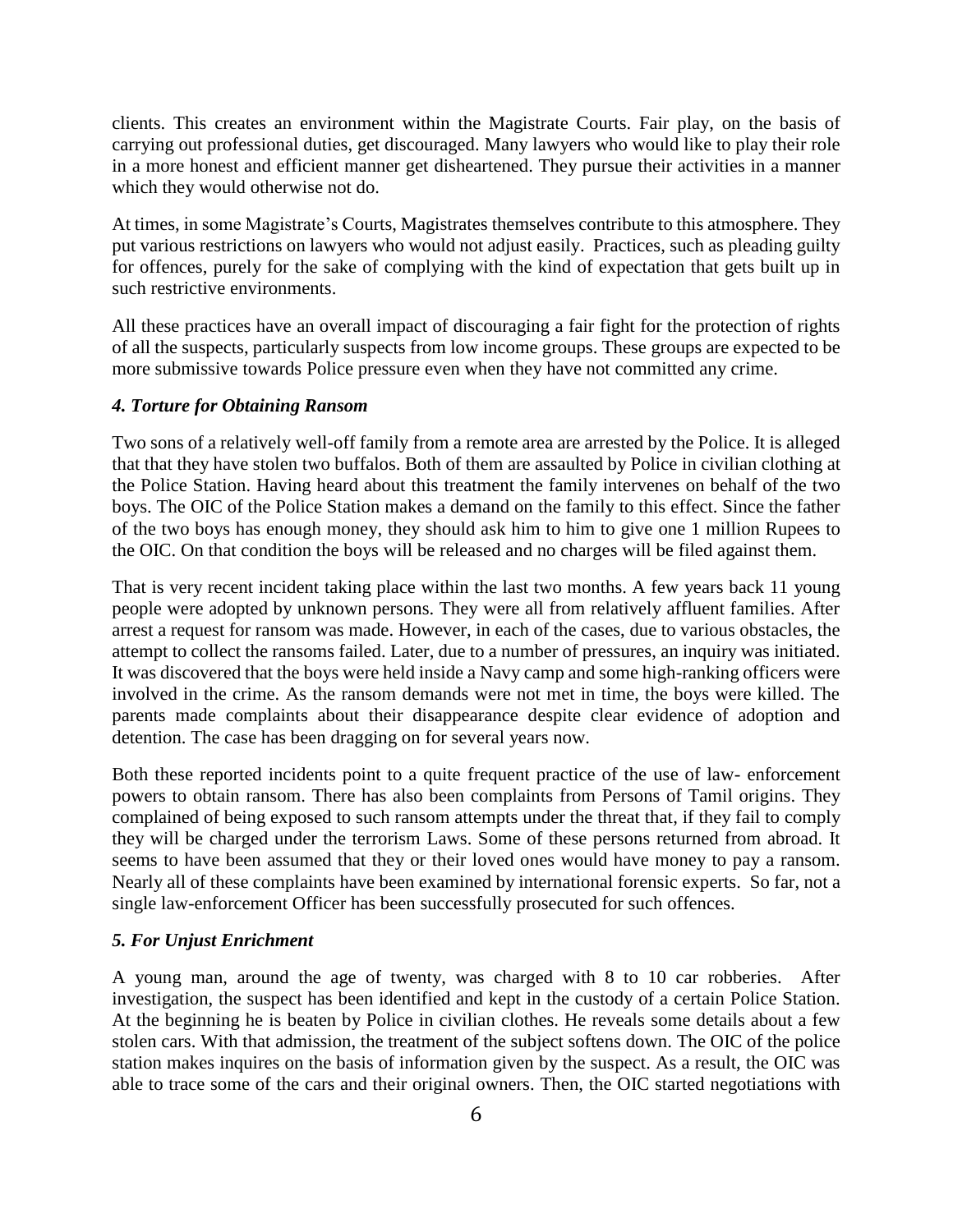the car owners on terms which would return the vehicles. The owners agreed to pay some substantial amounts to the OIC and so the cars were returned to them. Gradually, as more information was obtained from the suspect, all cars were recovered. The OIC followed a method of obtaining money for returning the cars to the original owners. Although a B report was filed initially against the suspect, no charges were filed against him. The OIC was able to convince the car owners that if the suspect were charged, the cars, as stolen goods, would have to be kept on the Court premises until the end of the case. In the end, the car owners got their cars, the OIC collected money for himself and the suspect was freed.

The use of a criminal complaint, for finding ways for unjust enrichment of some law-enforcement officers, is a frequent practice. This is particularly seen in cases where the value of goods involved is relatively large.

A man was arrested on suspicion of some offence and produced before a Magistrate's Court. In the case of inquiry, the Police discover that he was the owner of some jewelry and some gold items which he had inherited from his family. After getting an order for his detention, the Police kept on filing further applications for detentions for several months. During this time they were able to acquire for themselves the value of the jewelry and gold items which was in his possession. In doing that, the Police also had the cooperation of the lawyer who appeared for the suspect.

A DIG of the Police lost some gold. They were stolen from his house by a burglar. Despite all inquiries, it was not possible to find the burglar or the gold items. Some months later, the same burglar was caught in a different province while engaged in a robbery. Once the Inspector at the headquarters (HQI) of that particular district found that this burglar had many things in his possession, he took over the case. By using torture, he was able to get the location of the different places from which things were stolen. This included reference to the burglary at the DIG's house. HQI kept all the gold for himself and did not file any charges against the thief. However, the story of what happened leaked out. The DIG came to know that the HQI kept his gold items together with the other loot. The HQI was later suspended from his post.

The use of complaints made at Police Stations, are a means of enriching themselves which are

widespread and frequently practiced.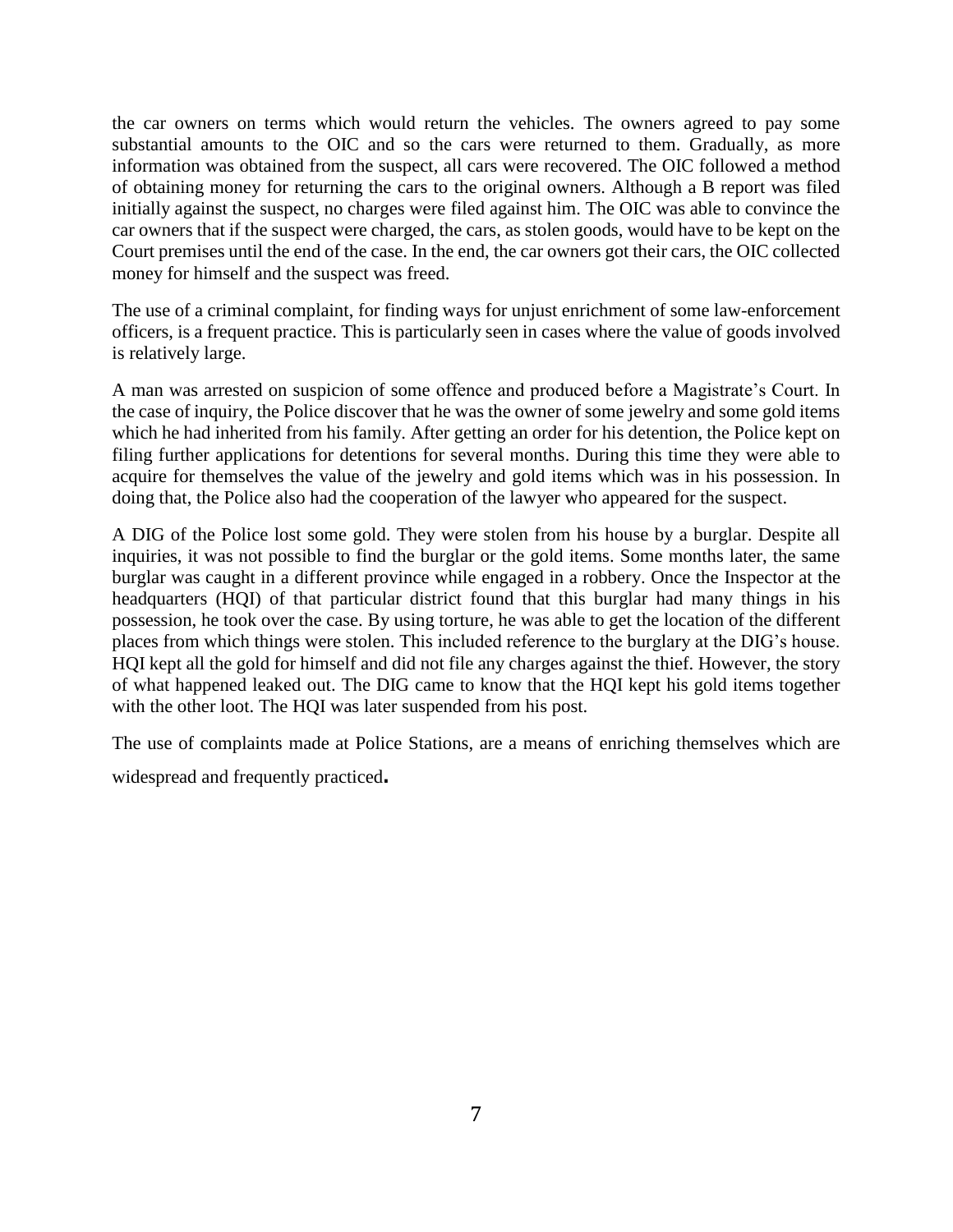## **Part-2**

### **Institutional Theories about the Use of Torture**

There are a number of entrenched beliefs which have become institutional doctrines within the Policing System which contributes to the continuing practice of torture.

#### **1. No Suspect will ever tell the truth.**

Therefore it is better not to waste time asking questions before torturing the person. This is a practice almost invariably followed in the cases of people from low income groups. However the same assumption is not applied when the suspects are from more affluent classes or persons that wheel some political or social influence. For example, there have been many cases in recent years against politicians and high officials relating to corruption charges. However, none of these persons made any complaints that they were tortured or harassed in any way. As against that, there are thousands of complaints from persons of lower income groups who are often arrested for very petty crimes. The interrogation takes place accompanied by torture and ill-treatment with the use of very harsh language against the suspect. This issue was discussed before the Supreme Court in the case of Gerard Perera. Gerald Parera was brought to meet the Police by forcing his wife to call him to come immediately. Upon arrival he was put in a Police jeep and taken to the Watala police station. At the police station no questions were asked of him. He was taken to an isolated room where he was hung up. Here the police officers beat him with wooden and iron rods. As he was beaten he was told to reveal what he knows about a triple murder case that had happened within the jurisdiction of that police station. He did not know anything about the issue so he was beaten more. The Police were under the impression that he was such a stubborn person that he refused to divulge the information even after being severely tortured. The victim was taken down only after the Police received the news that the actual culprits of the case had been identified and that Jeral Parera knew nothing about this case. Due to his injuries, Jeral Perera suffered kidney failure remaining unconscious for nearly two weeks. This is what the Supreme Court observed in this case. If after the arrest a few questions had been asked, the whole matter could have been brought to an end within a few minutes--with the suspect being released.

On a number of occasions, the Police Officers, particularly officers in charge of the police stations OICS, have been questioned on this issue by the persons engaged in human rights work. The general reply to that has been something similar to this. You do not expect us to call these people gentleman or sir. Unless we are rough they will not divulge anything. Particularly in the cases of theft and robbery, there is no point in wasting time asking questions, because we know they will never tell the truth. The only way to get the truth out is to treat them in a rough way meaning by use of force.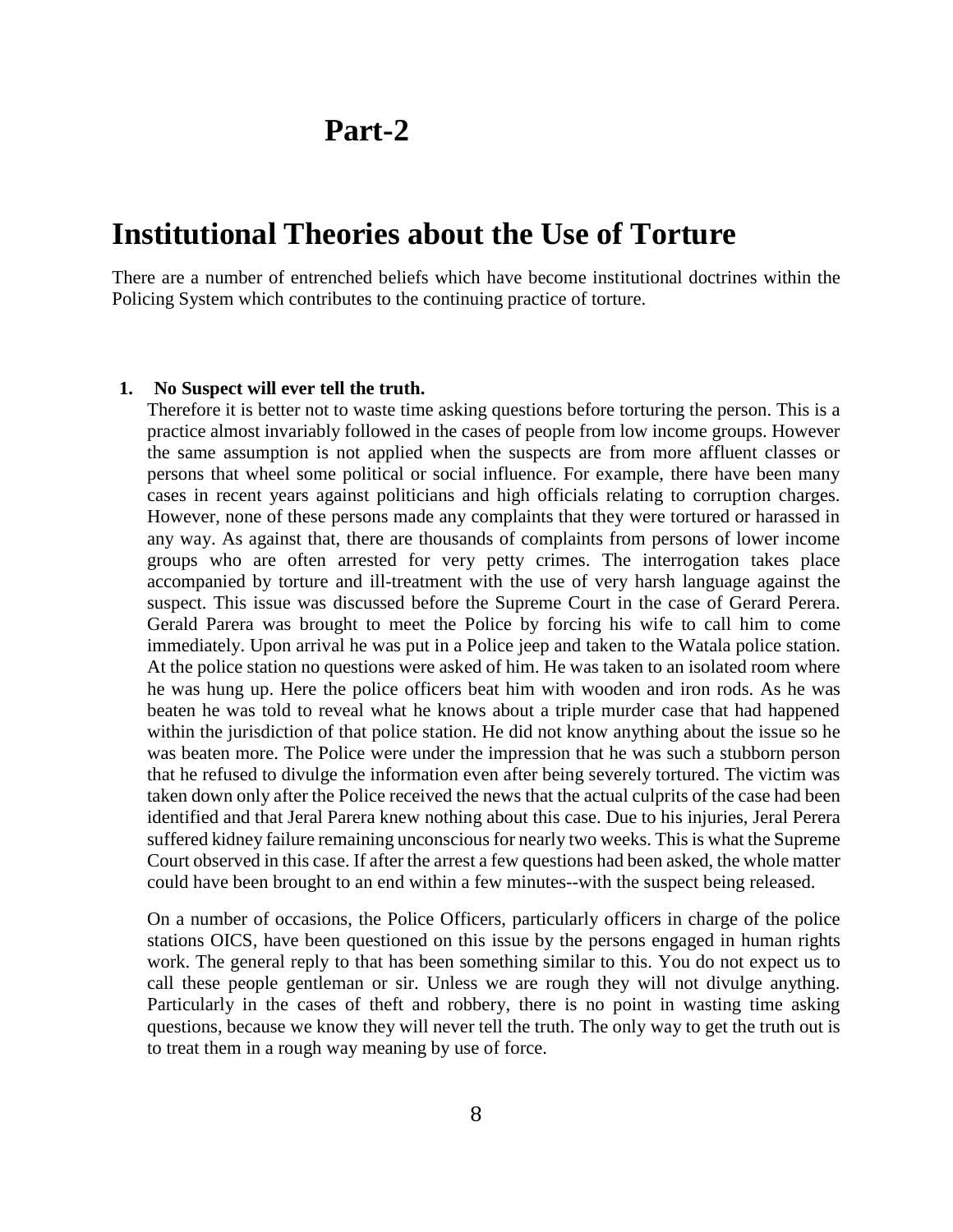#### **2. Among the higher officers there is a general assumption that it is not possible to develop sophisticated means of criminal investigation as Sri Lanka is a poor country**.

Even at very high levels, the officers have asserted the following at meetings. Due to the economic backwardness of the country, they cannot afford to provide first class treatment to the suspects. Implied in this attitude is that the use of torture and ill-treatment is the only affordable method that could be used to extract information from the suspects.

#### **3. There is also this institutional agreement. Although statements obtained from the suspects cannot be used against them during a trial, the use of such force is quite useful in getting information that would lead to the identification of other witnesses**.

Their evidence can be presented before the Courts. Such evidence is not admissible to be held as evidence of a confession or an admission by a suspect. However, the use of torture is permissible as a first step into discovery of details about the commission of the crime. Thus, the inquiries do not begin generally with an independent investigation into the evidence. It is the basis of incriminating evidence that could be discovered from the suspect himself. Where the suspect is innocent and is unable to give evidence about the alleged crime, he/she is repeatedly tortured. Actually, it is more than for an actual suspect who may divulge what he knows with the hope of avoiding torture**.**

#### **1. It is also institutionally**

**acceptable that crime is solved even with a false suspect rather than admitting failure of the investigation.** The reason for this is an institutional assumption. If proper reports are filed before the Courts and to higher authorities about solving a crime, it saves them from being questioned about unresolved cases. These could have impact on promotions and other matters within the institutional framework. In addition, this solves the problem in terms of possible questioning by the media or politicians. What is needed, is not to resolve crimes in a manner required by Law. It is to create the appearance of such resolution. This is accomplished by way of any kind of subterfuge for which torture could be used as an efficient instrument.

#### **2. The Belief That FEAR is a Necessary Condition for Social Control of the Poor**

The cultural belief ingrained into policing

and other law enforcement agencies is this. FEAR is a necessary condition for the control of the poor and low income groups. This cultural belief has a long history related to the methods of social control that has been used in Sri Lanka for over 1000 years. When the policing system was introduced by the British, the colonial officers gradually began to understand this factor. It was the reason why the prohibition of leading the evidence of confessions and admission was introduced into the Evidence Ordinance itself. However,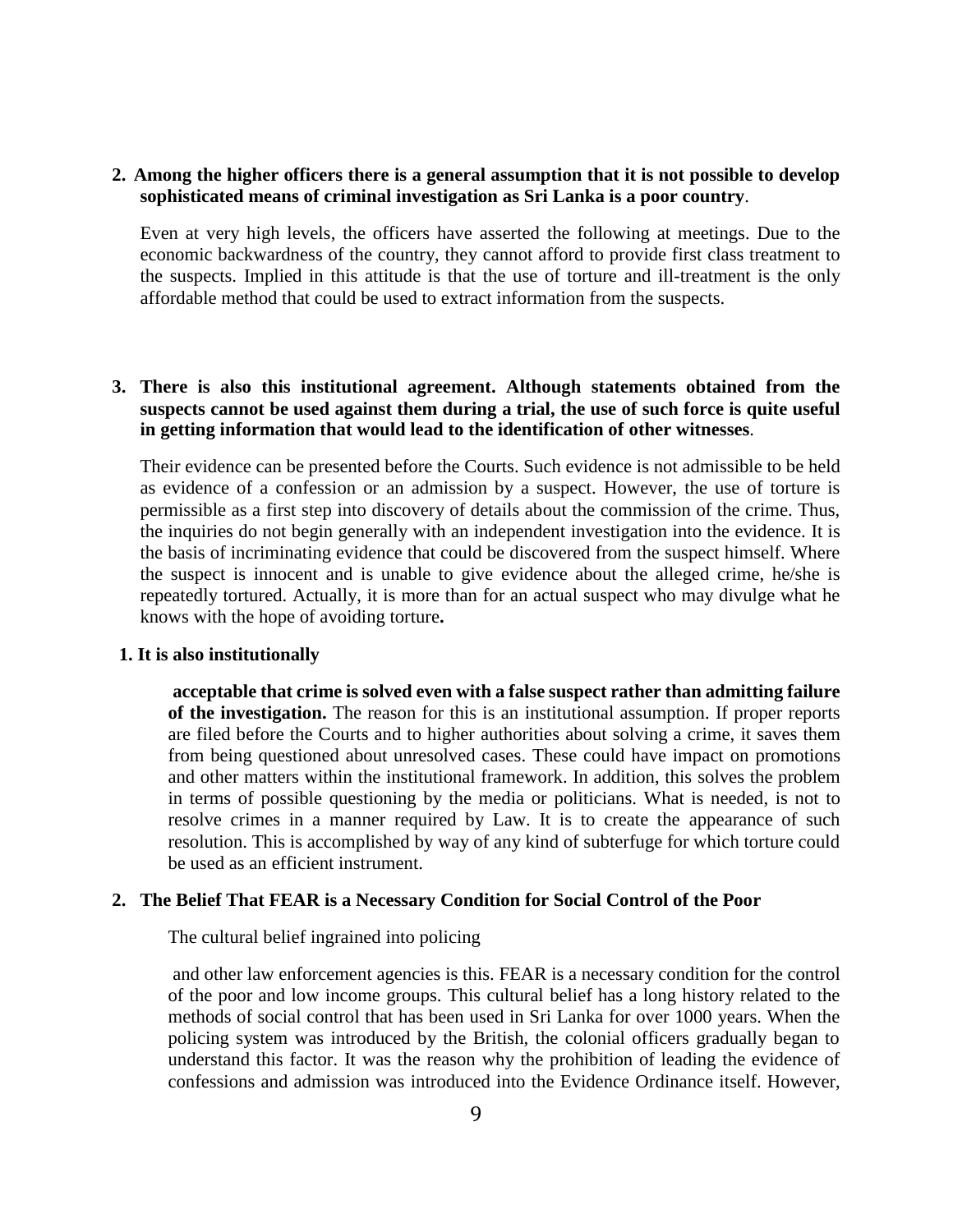during Colonial control over the policing system, there were many measures to keep torture and ill treatment by law enforcement officers under control. However, after independence this gradually began to break down. Particularly, since the 1970s, the use of torture, illtreatment and extra-judical killings, including enforced disappearances, was re-introduced on a large scale. This class element relating to torture is a necessary factor. It tries to understand the widespread use of torture within the Policing System and the institutional justification of it.

#### **1.A further factor is the practices that exist within the Policing System itself regarding the treatment of the lower ranks by higher ranking Police Officers.**

The general practice (though there may be some exceptions) is the very harsh treatment of lower ranking officers in order to get them to perform various tasks. Use of very harsh language against them and imposing harsh schedules of work and the like is part of the Institutional Culture of policing in Sri Lanka. The result is, the officers who are treated badly in this manner by their seniors, tend to repeat the same pattern of behavior in their own interactions with people. Frequently, it is the lower ranking officers who do the direct torturing while the senior officers engage in such practices less often. The use of language by the Police regarding the persons from low income groups is harsh. They often use what is usually understood to be bad language and phrases. So, there is a pattern of reproducing internal violence to outsiders within the Policing System.

#### 1. **The firm conviction that torture and ill-treatment and others forms of use of violence will be protected by an effective system of impunity.**

The high ranking officers collaborate in the attempts to hush up the instances of the use of force by the Police Officers in two ways. They do not conduct inquiries as soon as possible (creating various kinds of harassment to the complaints). They even alter documents to eliminate any kind of evidence that may in those records.

#### **2. The Change of Institutional Mentalities As a Result of Counter Insurgencies**

The1971 insurrection virtually changed the course of history in Sri Lanka in political as well as legal spheres. That was not due to the strength of the insurgency itself. Looking back from a distance, the insurgency was in fact extremely weak carried out without any extensive organization or with any kind of substantial means. Many activities of the insurgency consisted of training some young people in few classes about the casualty of the Janatha Vimukthi Peramuna (People's Liberation Front). The activities were mainly in making some Molotov cocktails and some work on the trade union front. The importance of the insurgency was that it exposed the weakness of the Sri Lankan State. The insurgents mainly relied on this weakness. They thought they could create situations of disturbance in the country although the leader and a few others may have thought of the possibility to come into power. They had in fact not convinced any significant portion of the population about that capacity, nor were they prepared for such an eventuality. In fact, the insurgency was uncovered while some were making Molotov cocktails. The later documents which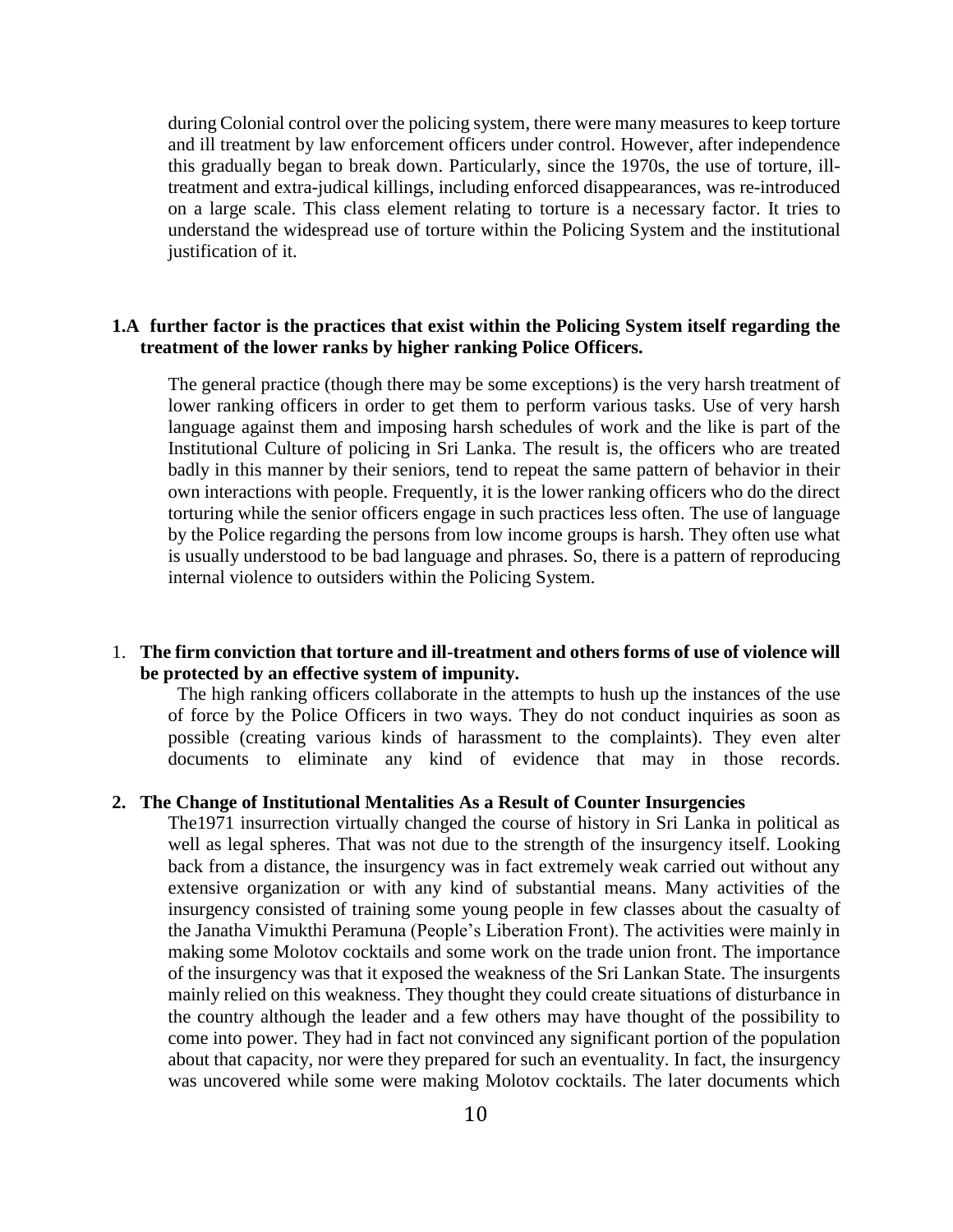came up, for example, the statements given by the organization before the Criminal Justice Commission, clearly indicated that there was no grand plan for action for revolution or taking of power. What made the insurgency have a decisive effect was that the news of some incidents taking place in a few places, the weak state of Sri Lanka was thoroughly shaken. There was a state of panic, both among the leaders of the Government and in the Policing System. The document shows that there was a real fear that the Government may collapse and that a revolution might take place.

The Government was taken completely by surprise by the few incidents of bomb blasts and some attacks. This reaction was not based on any detailed intelligence reports or assessment of the actual strength of the insurgent groups. The command that came from the top, to shoot on sight, and to engage in whatever forms of action were needed to bring down the insurgency, led to relatively large scale killings. While the number of security personnel killed was around 50, the number of alleged insurgents killed exceeded 5000. It was this large-scale and ruthless reaction to a relatively weak insurgency that virtually led to a crisis in the State. It was reflected mostly in its policing system which made this event a very prominent event and decisive for change in the political life as well as security arrangements in Sri Lanka.

Politically, the opposition party which has been very seriously damaged by an electoral defeat in the 1970's, found a way to regain their strength within a short time. It was particularly through the shock and the unrest within the population as a result of the large-scale killings that took place during the short period of insurgency. The exploitation of this unusual situation was perhaps the major reason for the defeat of the coalition government of the 1970's and the election of the United National Party government with nearly 80% of the seats in the Parliament in 1977. That became decisive in 1978, seven (7) years after the insurgency. The Constitution of Sri Lanka was completely changed from the Rule of Law based on a democratic system. It became an executive based system which could undermine the normal legal process and resort more directly to the national Security Law. In fact, the national security law was incorporated into the Constitution itself. That, as subsequent decades would show, altered the political culture of Sri Lanka drastically. Among other things, the decision on the legality of any action depended more on the executive and less on the legislature or on the judiciary. Both these institutions were undermined in favor of an executive led government.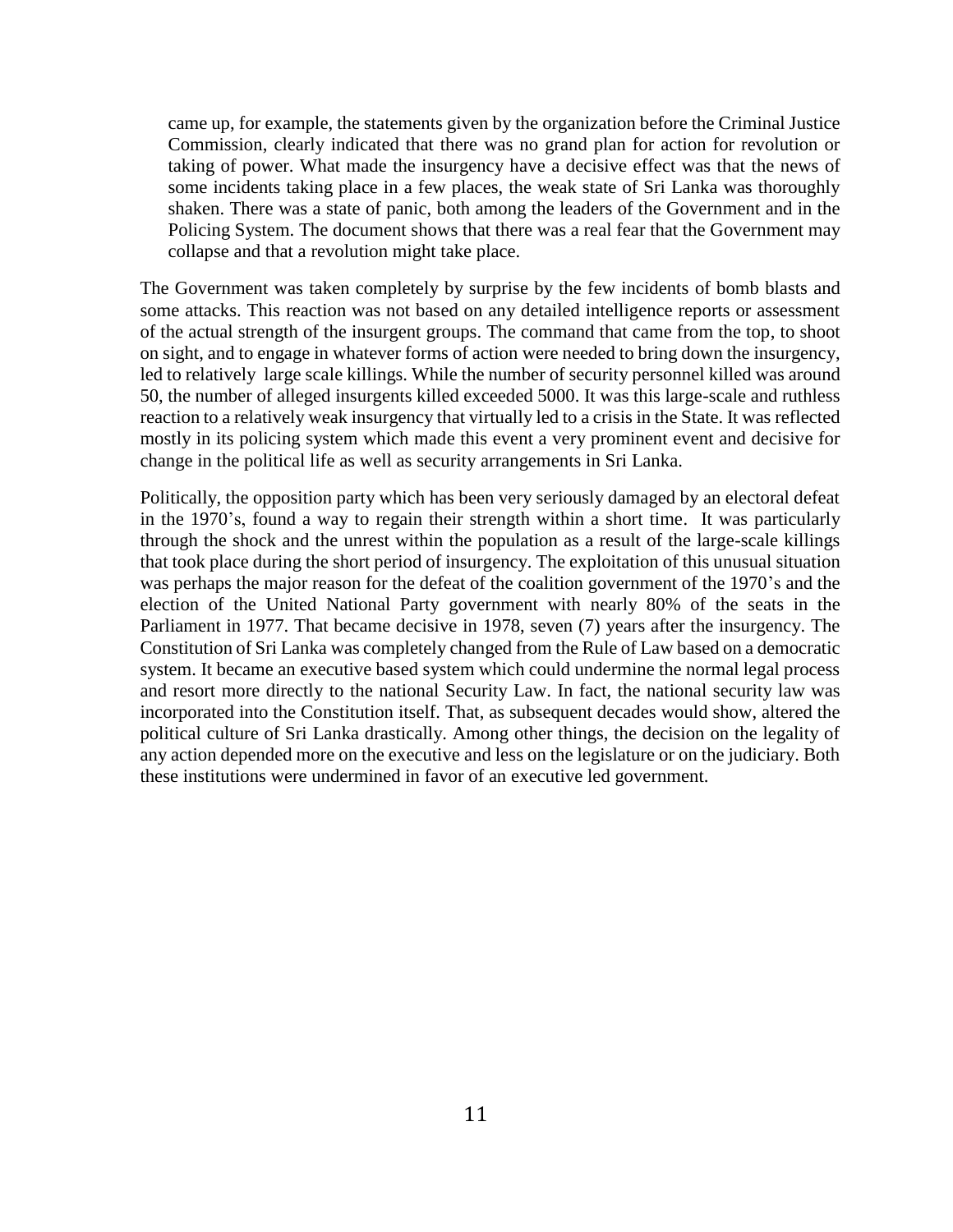#### **3. Change of Mentalities Due to an**

#### **Erosion of Discipline**

As far as the Policing System was concerned, the counter insurgency measures eroded the traditions of adherence to legal principles within the system as the Police were used for military purposes during the time of the insurgency. The Police were mobilized for illegal arrests, detentions and above all, the killings of persons after they have been arrested. The entire fabric of the Criminal Law was based on the model introduced by the British. When a person is arrested, the protection of that person is the primary duty of the Police. This was completely abandoned. The killings of arrested persons were authorized. Arrest itself didn't take place on the basis of any reliable evidence but more on petitions and the information obtained through torture. As a result of that many who were killed could not be in anyway characterized as persons who were involved in serious insurgencies. The theory, for allowing such arrests, was that in a situation of the conflict of this nature, it is not correct to find out who is involved and who is not involved. Now the Police were given liberty to act on the basis of their own judgment. The power of killings passed into the hands of the Police or other security personnel or their agents. Thus, there was for the first time, in modern Sri Lankan history, a unique situation. Power over life and death was passed from the Judiciary into the hands of the Police. Among the Police, those who carried out most of the actual implementing actions as arrests, detentions and the killings, were the lower ranks of the Police. The higher ranks were silent. Some cooperated in the scheme of carrying out deaths.

- 4. The information collection at that time was about those who were engaged in insurgency. And the main source of that were those who were arrested allegedly for insurgency related issues. So, this was a severe, extremely serious period with the idea of gaining more information about other insurgents. The culture, of the use of torture, underwent drastic change during this period of insurgency.
- 5. As such, the entire system of policing underwent a transformation for the worst. Experiences of some countries in the use of Police units for insurgency control shows the following. It is only those units who would have the power to use extra legal means. The basic institution is kept out of such activities so that the normal Rule of Law functions could be exercised by the Police. However in Sri Lanka, this was not the case. The entire system was used causing extreme violence, including killing of persons and disposal of their bodies.
- 6. There was no real attempt to undo the damage that was done to the institution during this kind of Police mobilization for such illegal and basically criminal activities. Instead the situations which unfolded in later decades increased the use of Police for military purposes. This had been acknowledged by persons like the former Secretary to the Ministry of Justice, later President of Sri Lanka. Now, the problem of the Sri Lankan Police is that it is not useable for enforcement of the Law according to basic principles of the Rule of Law. And the problem has become so complicated that none of the Governments in recent decades have made any serious attempt of serious reform of the institution. Instead, many actions that have been taken aggravated the situation. Take for example the recruitment of over 30,000 policemen, without any training. It was done purely for the purpose of deployment as a political gesture by the Mahinda Rajapaksa government. Thus, out of the 75,000 strong police force, over 30,000 persons were those who were recruited without basic training. They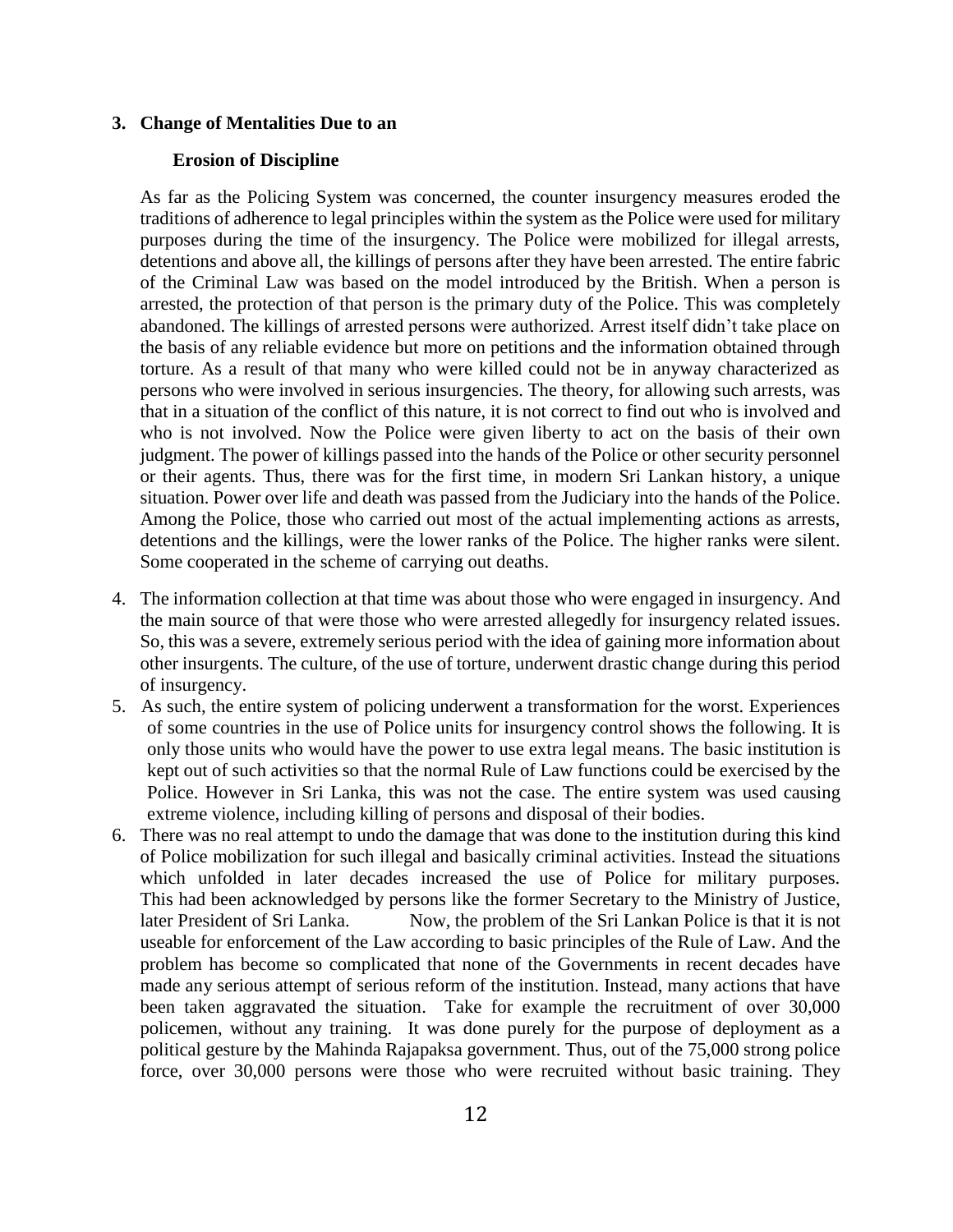gradually gained additional persons within the organization through promotions.

7. The institution today is not capable of acting as a Rule of Law based law enforcement agency. It acts outside the Law. It replaces discussion as against the basic legal norms and legislative requirements. Supervisory capacity at the top has deteriorated to such a stage that they are unable to carry out discipline within the system.

This perhaps is the greatest reason as to why the use of torture has become so common place in dealing with the ordinary people in the country.

#### **The Change of Institutional Mentalities As a Result of Counter Insurgencies**

The 1971 insurrection virtually changed the course of political and legal spheres of history in Sri Lanka. It was not due to the strength of the insurgency itself. Looking back from a distance, the insurgency was in fact extremely weak. It was carried out without any extensive organization or with any substantial means. Many activities of the insurgency consisted of training some young people in few classes about the casualty of the Janatha Vimukthi Peramuna (People's Liberation Front). These activities were mainly in making Molotov cocktails and some work in the trade union front. The importance of the insurgency was that it exposed the weakness of the Sri Lanka State. The insurgents mainly relied on this weakness. They thought they could create situational disturbances in the country. The leader and a few others may have thought of the possibility coming into power. They had in fact not convinced any significant portion of the population about that capacity. And nor were they were prepared for such an eventuality. In fact, the insurgency was discovered while some were making Molotov cocktails. Later documents which surfaced (for example the statements given by the organization before the Criminal Justice Commission) gave some clear indications. There was no grand plan for revolutionary action or the assumption of power. What made the insurgency have a decisive effect were these; news events of some incidents taking place in a few places; the weakened state of Sri Lanka.

There was a state of panic, both among the leaders of the government as well as in the policing system. The document shows that there was a real fear that the Government might collapse and that a revolution might take place.

The Government was taken completely by surprise by the few incidents of bomb blasts and some attacks. The reaction was not based on any detailed intelligence reports or assessment of the actual strength of the insurgent groups. The command that came from the top to shoot on sight and to engage in whatever forms of action to bring down the insurgency, led to relatively large scale killings. While around 50 security personnel were killed, the number of alleged insurgents killed exceeded 5,000. It was this large-scale and ruthless reaction to a relatively weak insurgency that virtually led to a crisis in the State. It was reflected mostly in its Policing System. This event became a very prominent event and a decisive one. It changed the political life as well as the security arrangements in Sri Lanka.

Politically, the opposition party was seriously damaged by an electoral defeat in the 1970's. But, they found a way to regain their strength within a short period of time. This particular shock and unrest within the population took place as a result of the large-scale killings during the short period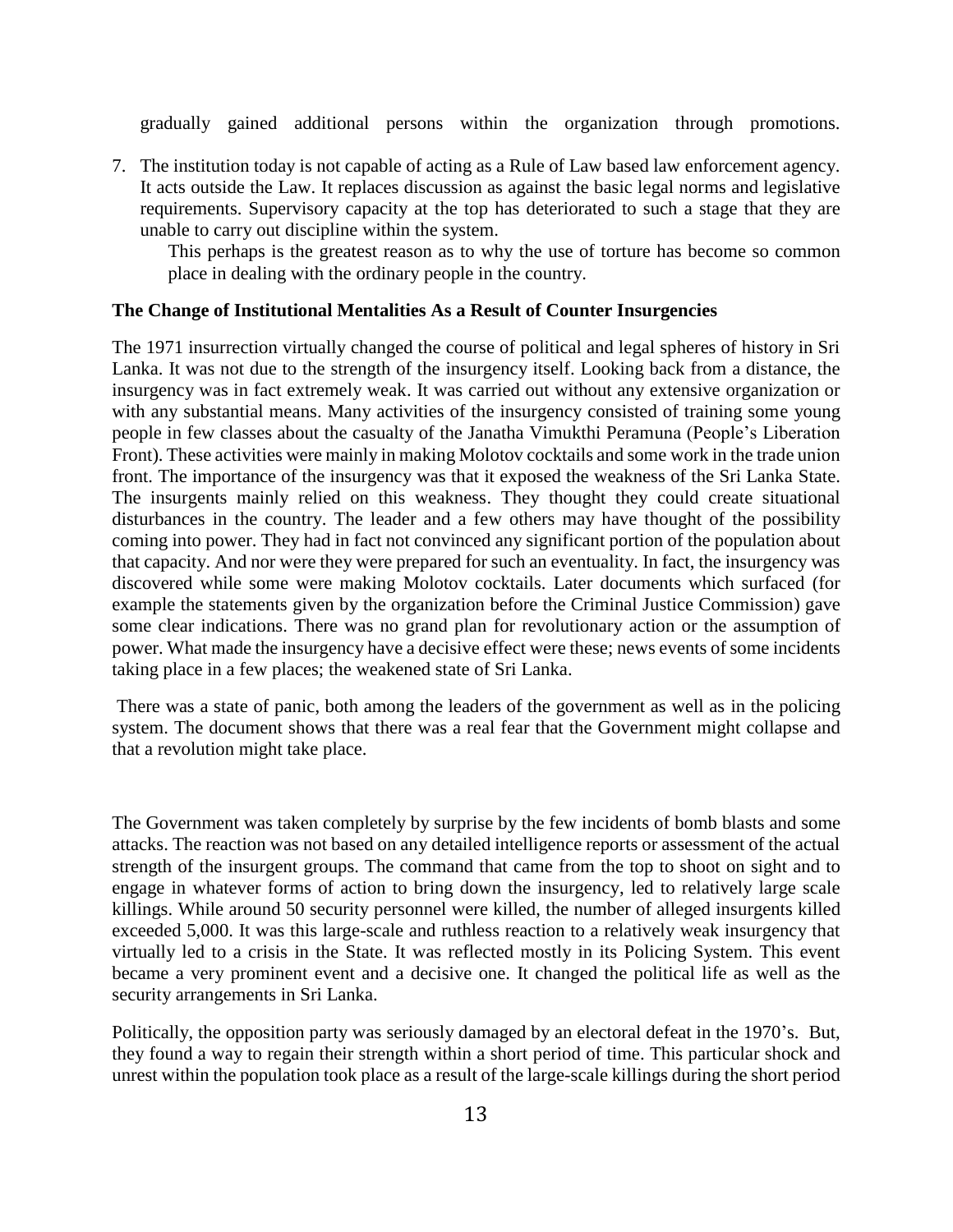of insurgency. The exploitation of this unusual situation had consequences. It was perhaps the major reason for the defeat of the coalition Government of the 1970's and the election of the United National Party Government with nearly 80% of the seats in the Parliament in 1977. It became decisive in 1978, seven (7) years after the insurgency. The Sri Lankan Constitution was completely changed. It went from a Rule of Law based democratic system into an executive based system. It could undermine the normal legal process and relate more directly to the National Security Laws. In fact, the national security law was incorporated into the Constitution itself. That, as subsequent decades show, altered the political culture of Sri Lanka drastically. Among other things, the decision on the legality of any action depended more on the executive and less on the legislature or the judiciary. Both these institutions were undermined in favor of an executive led Government.

#### **Erosions of Traditions of policing**

As far as the Policing System was concerned, the counter insurgency measures eroded tradition. They were adherence to legal principles within the system because the Police were used for military purposes during the time of the insurgency. The Police were mobilized for illegal arrests, detentions and above all the killing of persons after they had been arrested. The entire fabric of the Criminal Law was based on the model introduced by the British. This meant that when a person is arrested, his/her protection is the primary duty of the Police. This was completely abandoned and killings of arrested persons were authorized. Arrest itself didn't take place on the basis of any reliable evidence but more on petitions and the information obtained through torture. As a result of that many who were killed could not be in anyway characterized as persons involved in serious insurgencies. The theory for allowing such arrests was that in a situation of a conflict of this nature, it is not enough to find out who is involved and who is not involved. Police were given liberty to act on the basis of their own judgment. The power of killings passed into the hands of the Police or other security personnel or their agents. For the first time in modern Sri Lankan history, the power over life and death was passed from the Judiciary to the Police. Even among the Police, the people who carried out most of the actual implementing actions as arrests, detentions and the killings, were from the lower ranks of the Police. The higher ranks were made to be silent, with some of them cooperating in the scheme of carrying out deaths.

The information collection at that time was about those who were engaged in insurgency. The main source were those who were arrested allegedly for insurgency related issues. So this was an extremely serious period of time where the idea was to gain additional information about other insurgents. We see that the Culture of the use of Torture underwent drastic change during this period of insurgency.

As such, the entire system of policing underwent a transformation for the worst. Experiences of some countries in the use of police units for insurgency control shows us two things. One. It is only those units who have power to use extra legal means. The basic institution is kept out of such activities for this purpose--the normal Rule of Law functions could be exercised by the Police. However in Sri Lanka, this was not the case. The entire system was used to cause extreme violence, including the killing of persons and the disposal of their bodies.

There was no real attempt to undo the damage done to the institution during this kind of mobilization of the Police for illegal and basically criminal activities. Instead, the situations which unfolded for the next few decades increased the use of Police for military purposes. This had been